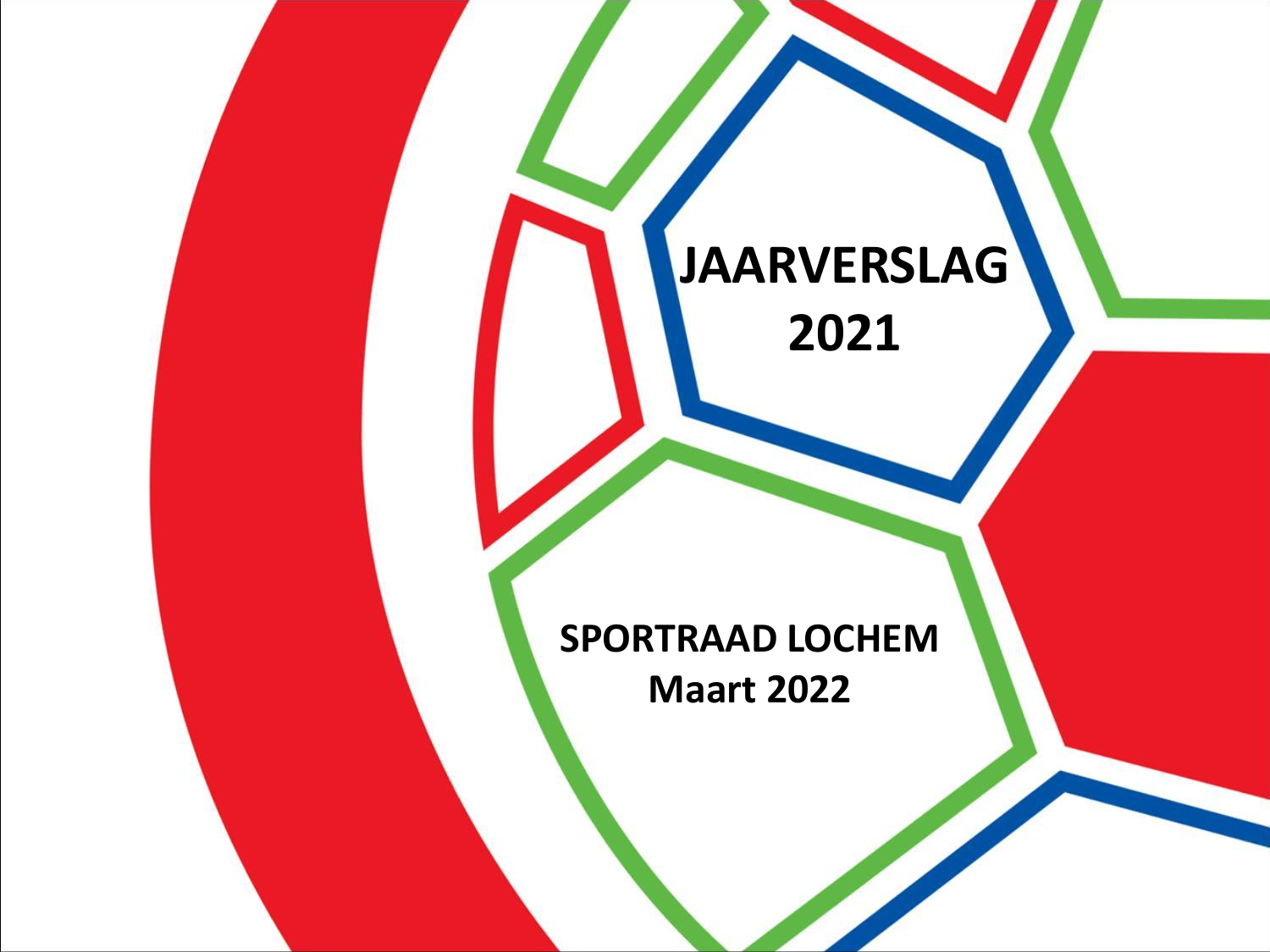

# **Inleiding:**

#### **2021:**

### **ONZE SPEERPUNTEN**

- **- DE POLITIEK (O.A. BETROKKENHEID BIJ SPORTAKKOORD)**
- **- Z I C H T B A A R H E I D / U I T VO E R I N G P R O J EC T P L A N**
- **- S A M E N W E R K I N G S W L / V R I J W I L L I G E R S C E N T R A L E**
- **- C O M M U N I C AT I E ( M E T D E S P O R T W E R E L D )**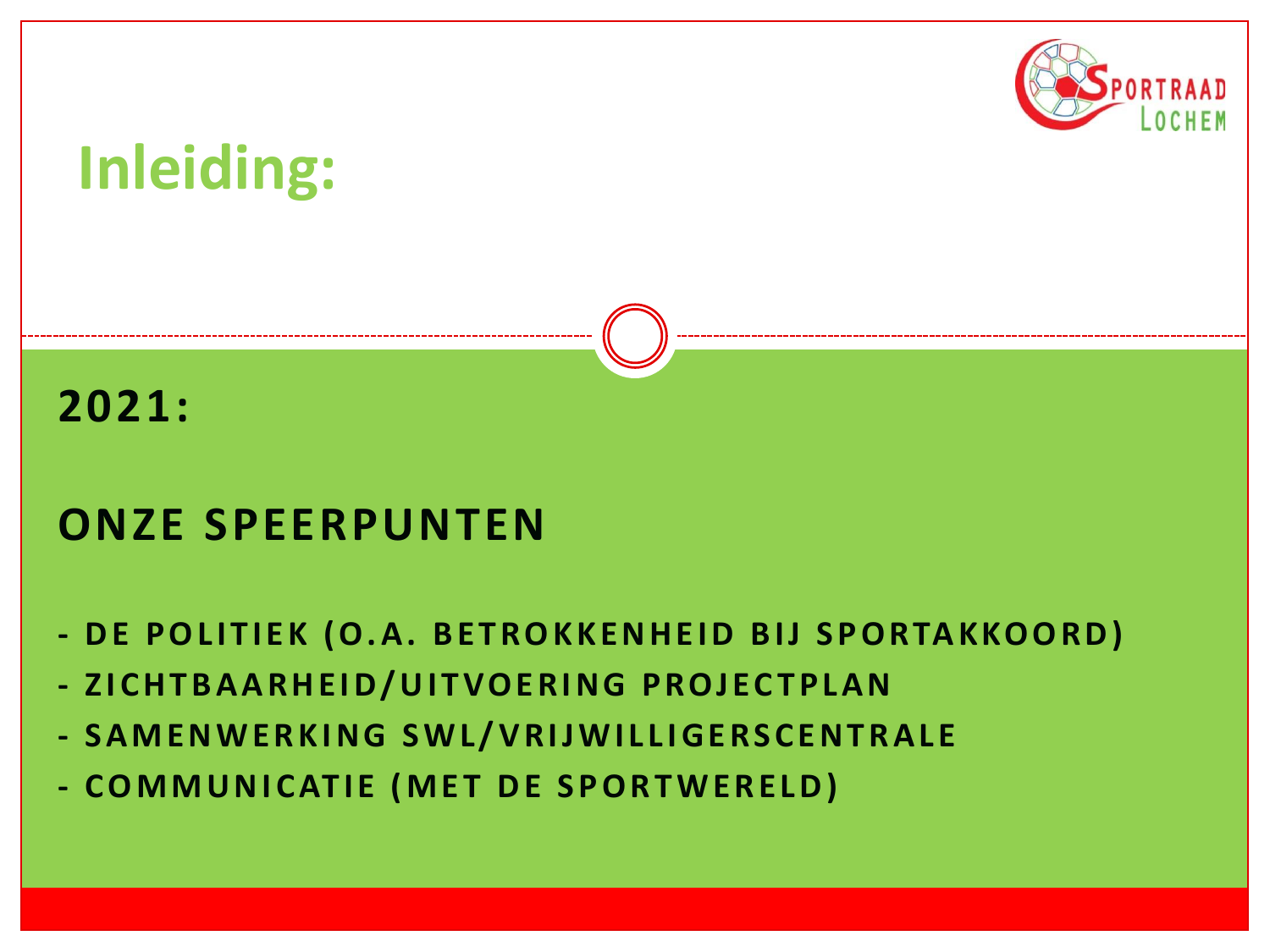

#### **2021**

**HET BESTUUR VAN DE SPORTRAAD IS VANAF DE ALGEMENE LEDENVERGADERING (ALV) IN 2021 ALS VOLGT SAMENGESTELD:** 

**D E H E E R H . L E N S I N K , W R N . V O O R Z I T T E R / P E N N I N G M E E S T E R D E H E E R H . S I M O N S , S E C R E TA R I S MEVR. B. VAN HUIZEN, SPORTIVITEIT EN RESPECT & AANGEPAST SPORTEN DE HEER D. BOLINK, LID ALGEMEEN BESTUUR** 

VACANT: VOORZITTER, ACCOMODATIEZAKEN EN (TOP)SPORT & **S P O R T V E R K I E Z I N G E N**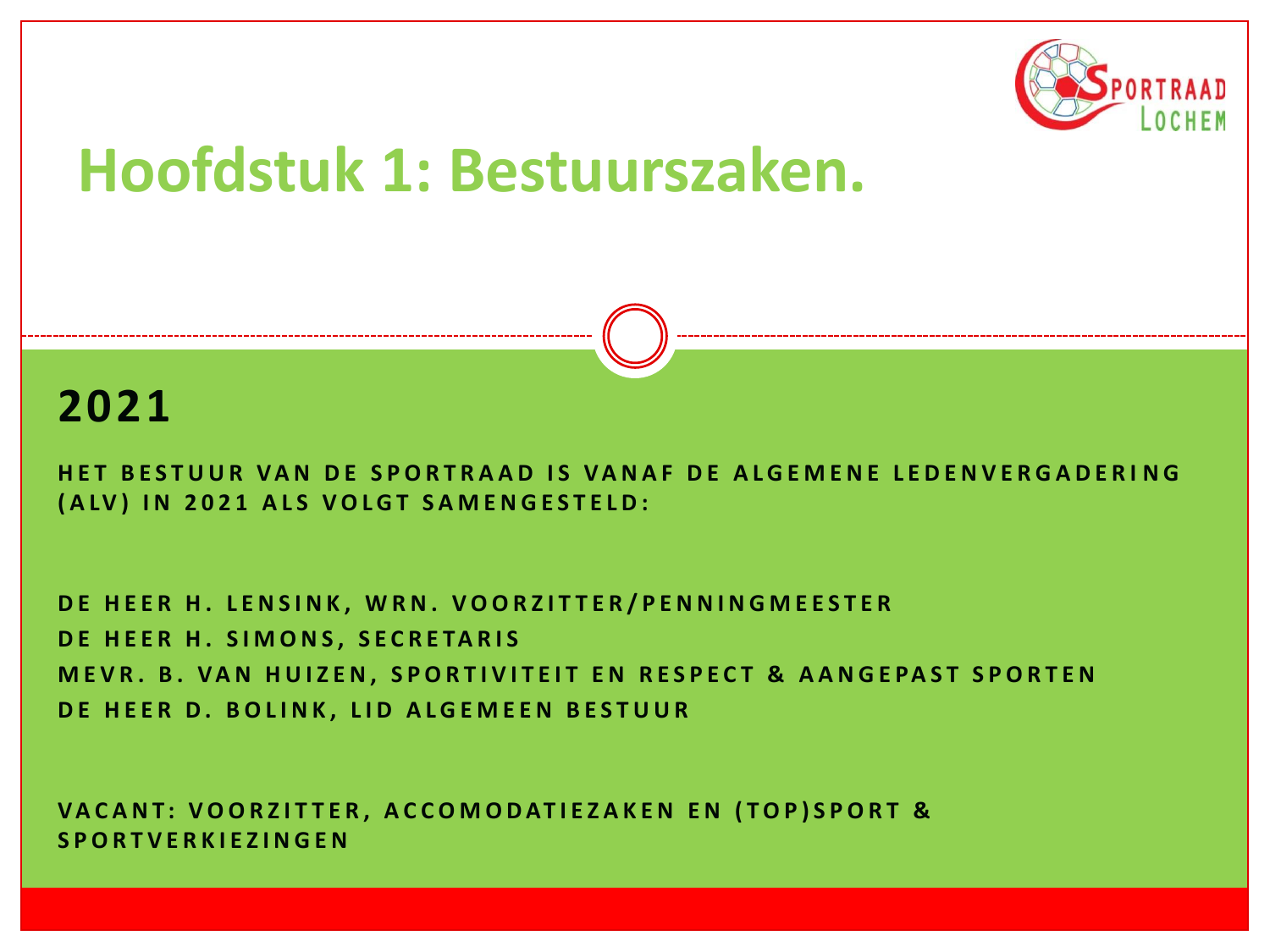

#### **2021:**

- **\* 6 V E R G A D E R I N G E N E N 2 V E R G A D E R I N G E N D B**
- **\* V E R G A D E R O N D E R W E R P E N Z I J N :**
	- **- D E S P E E R P U N T E N**
	- **- A A N G E P A S T S P O R T E N**
	- **- K W A R T A A L O V E R L E G G E N G E M E E N T E**
	- **- D E V E R E N I G I N G S O N D E R S T E U N E R**
	- **- U I T V O E R I N G P R O J E C T P L A N**
	- **- S P O R T - E N B E W E E G A K K O O R D**
- **B I J E E N K O M S T E N V O L L E Y B A L – S I D E E V E N T S W K** • **B I J E E N K O M S T V O E T B A L – U I T G E S T E L D I V M**

**M A A T R E G E L I N G E N**

• **B I J E E N K O M S T M E T H O C K E Y V E R E N I G I N G E N**

- **- ( T H E M A ) B I J E E N K O M S T E N :**
- **\* I N T E R V I S I E V C P**
- **\* 4 I N Z I C H T E N V O O R S P O R T B E S T U U R D E R S**
- **\* B E S T U R E N M E T I M P A C T**
- **\* W E B I N A I R ' I N C L U S I E F S P O R T E N V O O R S P O R T E R S M E T EEN B E P E R K I N G '**
- **\* O P L E I D I N G V C P**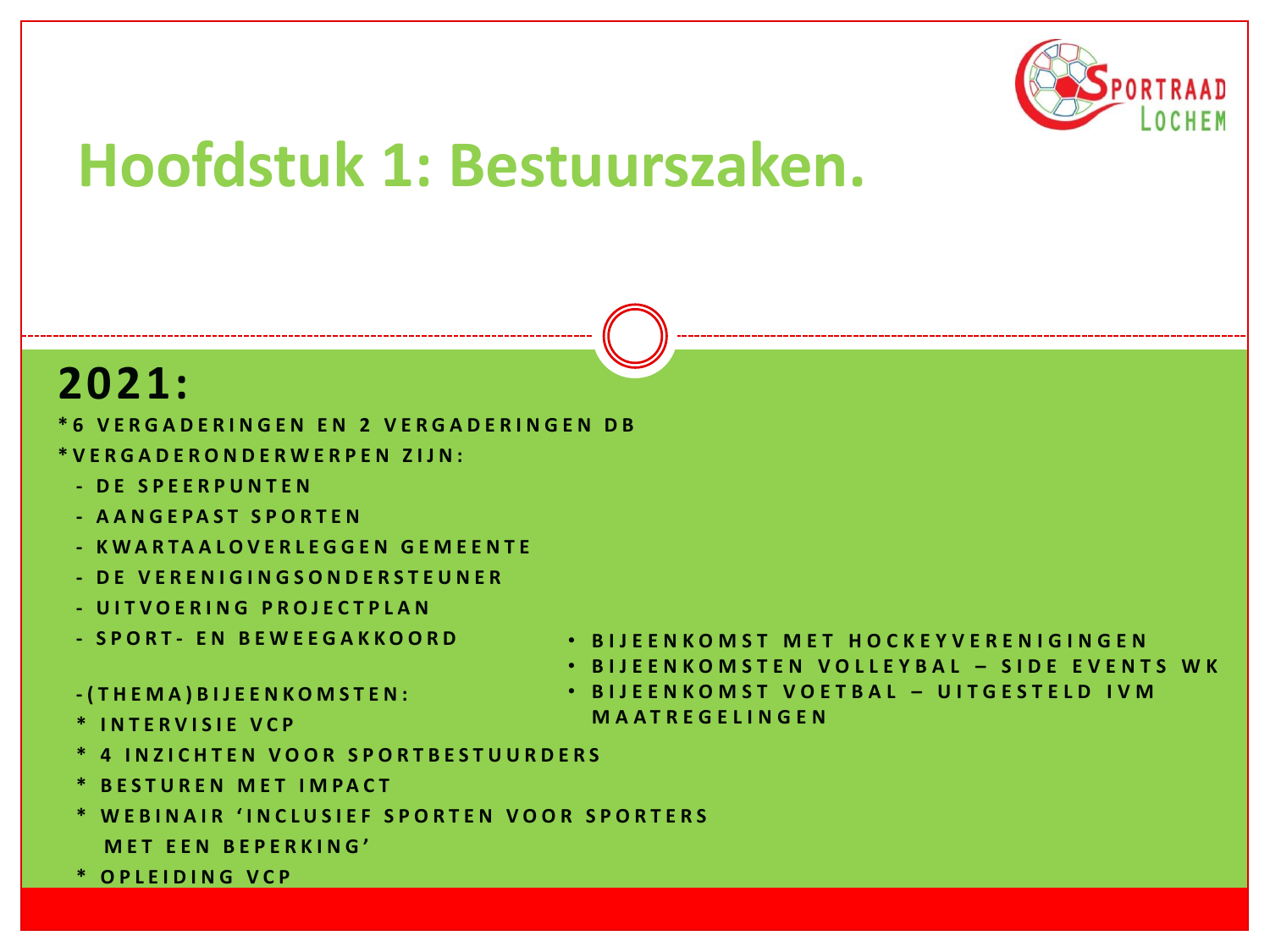



**A D V I E S R A A D : - GERRIT NIJKAMP** 

\* ER HEEFT MEDE IN VERBAND MET DE CORONA GEEN OVERLEG/BESPREKING **MET GERRIT NIJKAMP PLAATSGEVONDEN. HENK HANNESSEN WAS DE LINK TUSSEN DE ADVIESRAAD EN HET BESTUUR**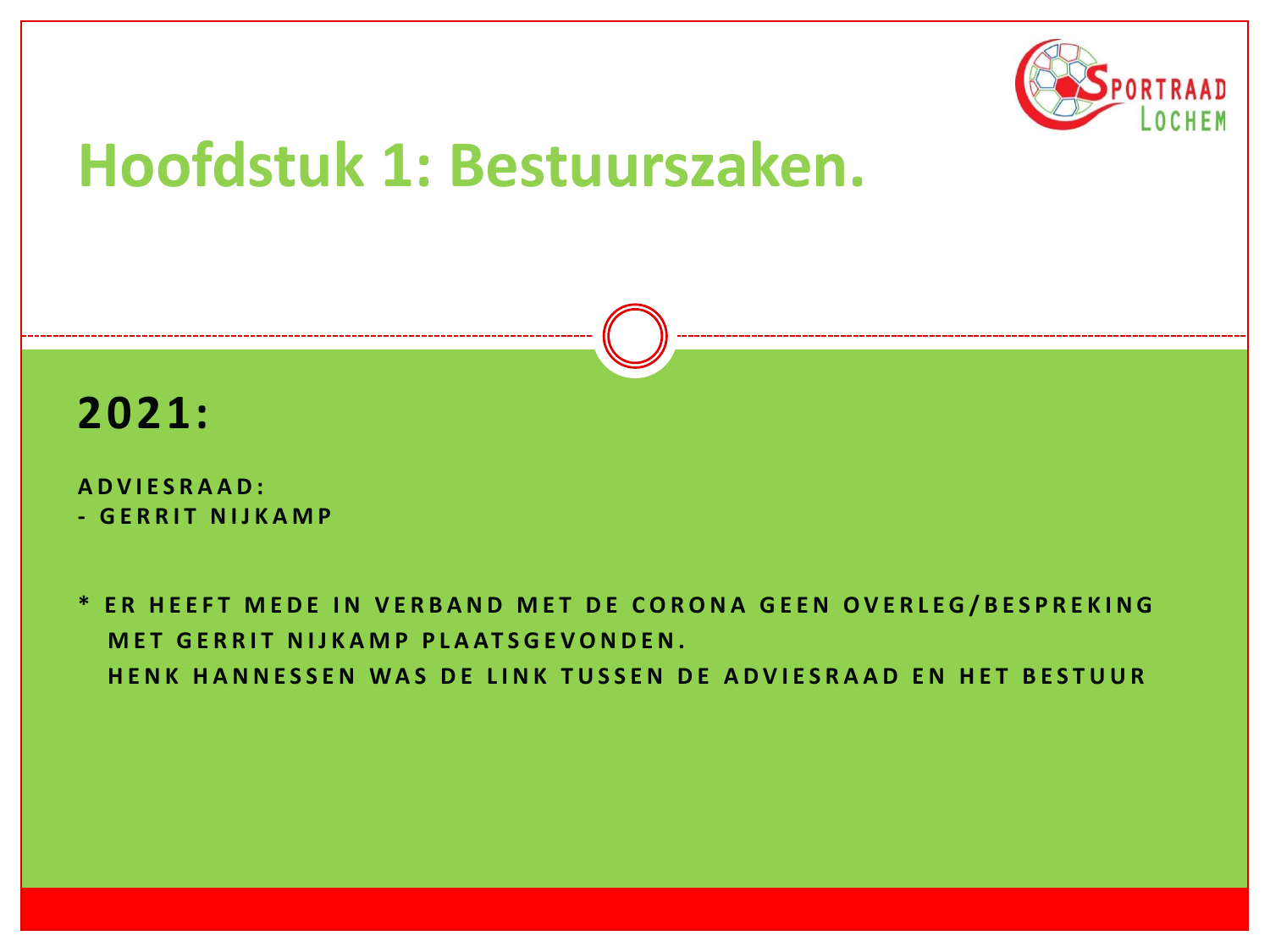

#### **2021:**

**A LV : D AT U M : 2 5 O K T O B E R 2 0 2 1 A A N W E Z I G : 9 L E D E N / V E R E N I G I N G E N**

**L I D M A AT S C H A P : \* 3 9 L E D E N E N 1 D O N AT E U R**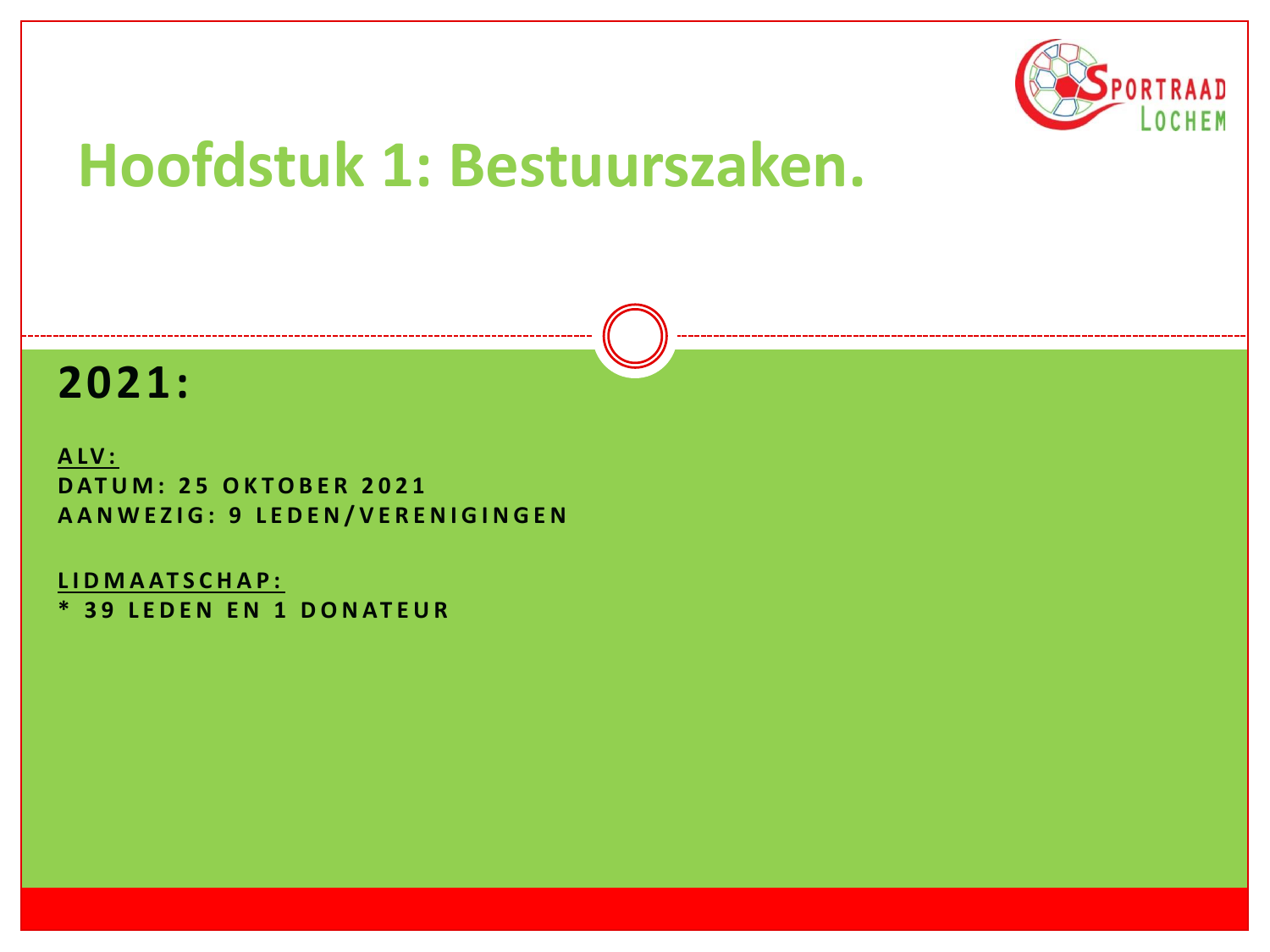

#### **2021:**

WERKROEP SPORTVERKIEZINGEN:

- \* ONLINE SPORTQUIZ VIA ZOOM I.P.V. SPORTVERKIEZING OP LOCATIE
- **\* 7 W E R K G R O E P L E D E N**
- **\* 1 0 V O O R D R A C H T E N / S P O R T P R E S TAT I E S G E P R E S E N T E E R D**
- \* QUIZ MET DIVERSE SPORTVRAGEN (OOK OVER LOKALE SPORT/SPORTERS)
- \* VEEL DIVERSE SPONSOREN IN GELD, NATURA EN DIENSTEN
- **\* C A . 8 0 D E E L N E M E R S**
- **\* I N 2 0 2 2 Z A L E R E E N S P O R T C A R R O U S E L P L A AT S V I N D E N I . P.V. E E N S P O R T V E R K I E Z I N G**
- \* IN 2023 ZAL DE SPORTVERKIEZING IN NIEUWE VORM WORDEN **G E O R G A N I S E E R D .**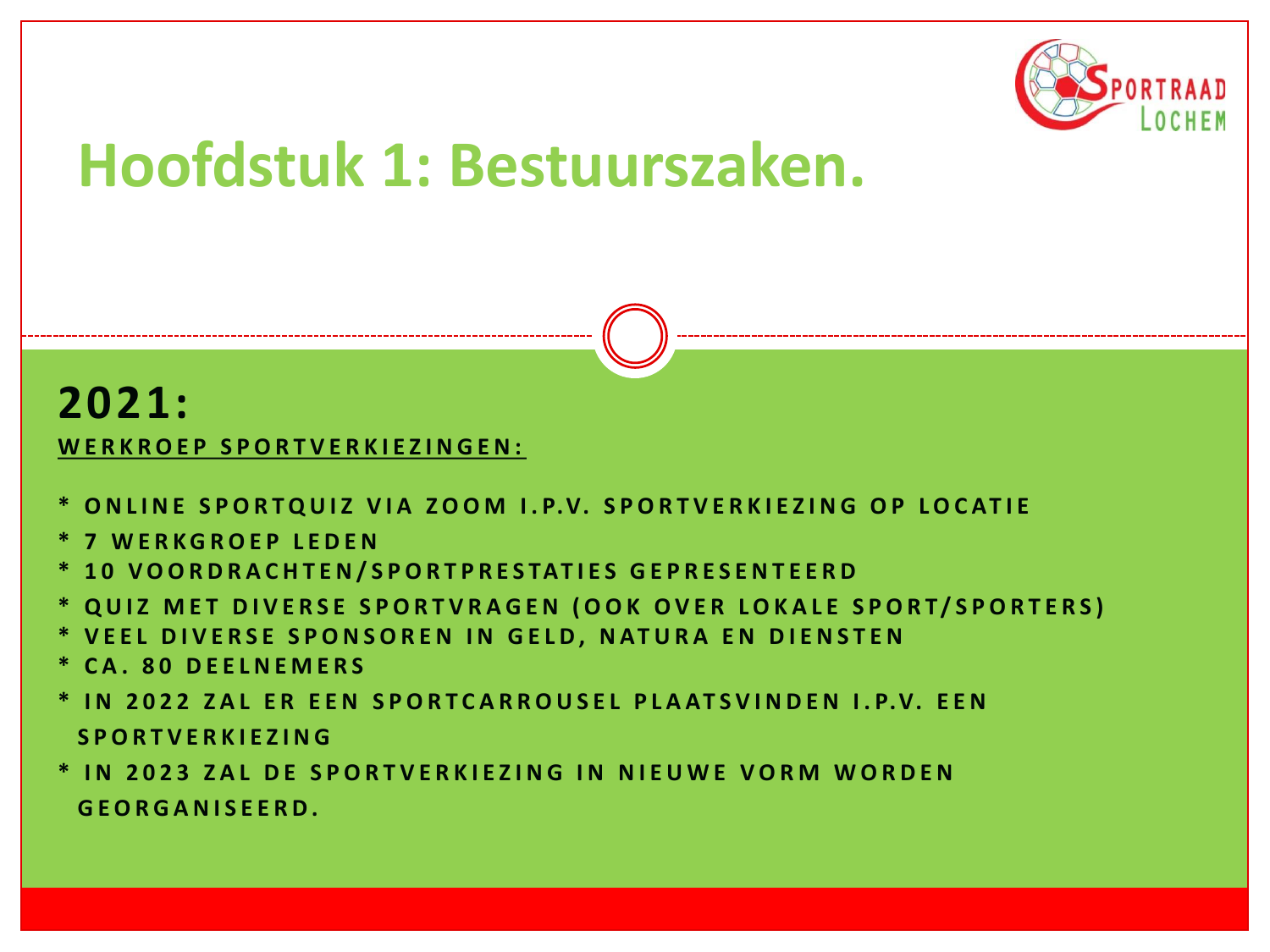

**Organogram Sportraad:** 

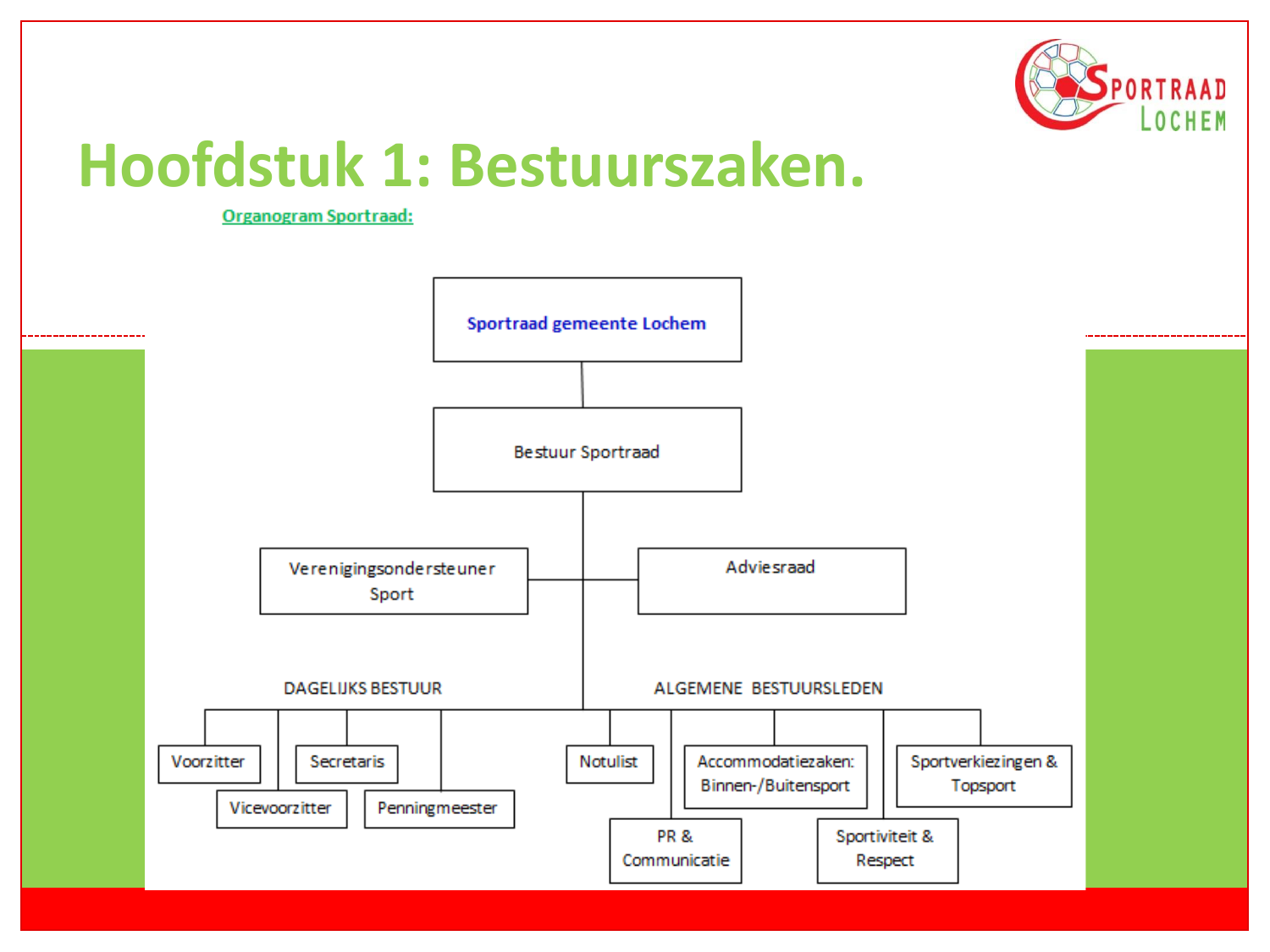

## **Hoofdstuk 2: De SportVereniging.**

#### **2021:**

**N I E U W E S P E E R P U N T E N :**

- **1 . S A M E N W E R K I N G S W L** → **4 V E R E N I G I N G S B I J E E N K O M S T E N**
- **2 . P O L I T I E K**
- **3 . C O M M U N I C A T I E S T R A T E G I E**

**D O O R L O P E N D E Z A K E N**

- **4 . V E R E N I G I N G E N B E Z O E K E N**
- **5 . N A T I O N A L E S P O R T W E E K**
- **6. S P O R T V E R K I E Z I N G E N**
- **7 . O V E R L E G G E M E E N T E**
- **8 . S U B S I D I E R E G E L I N G**
- **9 . I N T E R V I S I E B I J E E N K O M S T V C P**
- **1 0 . V E R E N I G I N G S - E N T H E M A B I J E E N K O M S T E N**
- **1 1 . S P O R T - E N B E W E E G A K K O O R D**

**1 2 . P R O J E C T P L A N**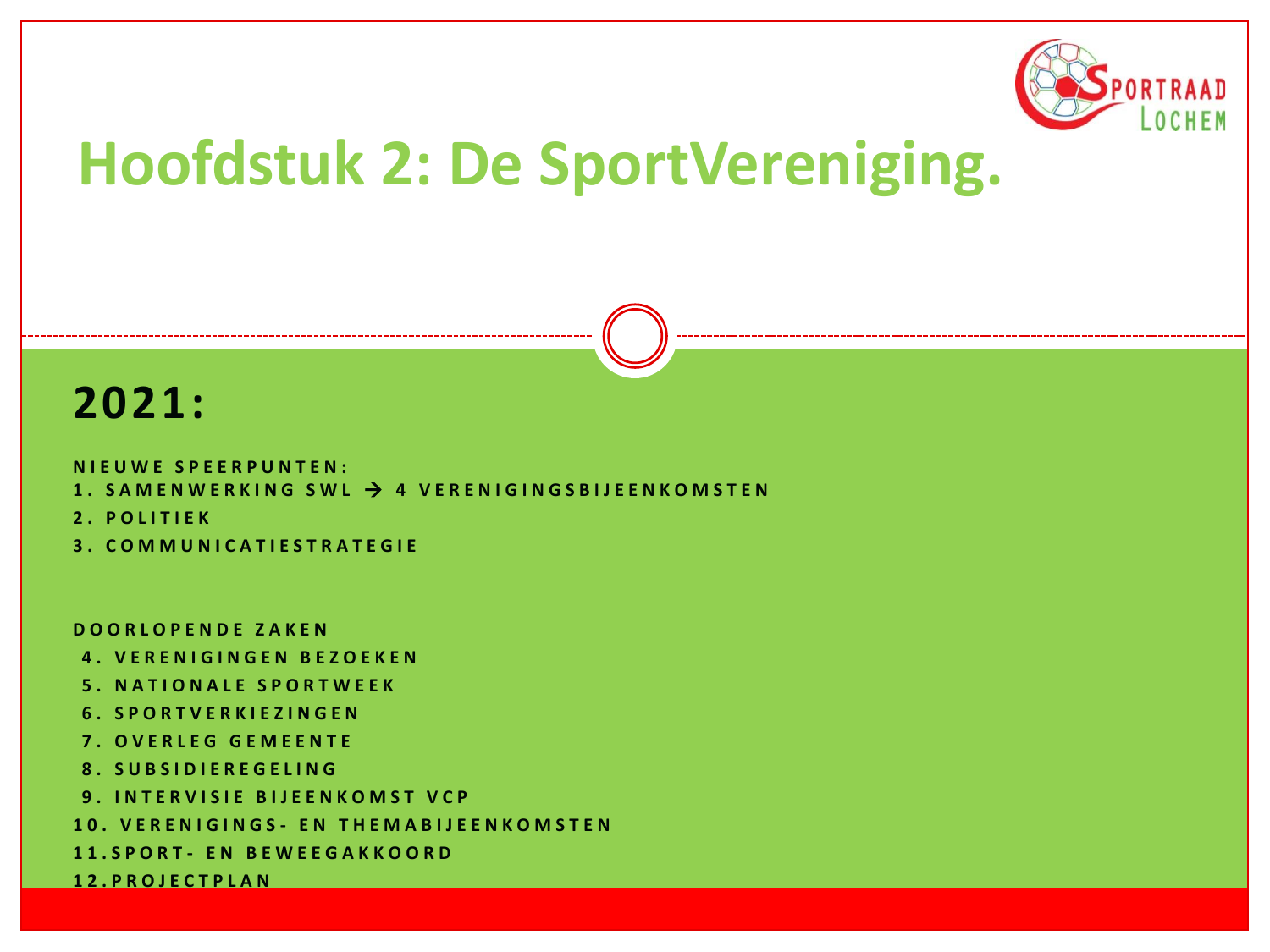

## **Hoofdstuk 2: Verenigingsondersteuning.**

#### **2021:**

**A A N T A L V E R E N I G I N G E N G E S P R O K E N : C I R C A 5 0 B E L A N G R I J K E G E S P R E K S O N D E R W E R P E N : - S U B S I D I E R E G E L I N G E N ( O . A . M A A T S C H A P P E L I J K E I N Z E T S P O R T V E R E N I G I N G E N ; - S P O R T C O A C H A A N G E P A S T S P O R T E N ; - S P O R T - B E W E E G H A K K O O R D ; - V R I J W I L L I G E R ; - A C C O M M O D A T I E ; - G E Z O N D E ( R E ) S P O R T K A N T I N E ; - ( M O G E L I J K E ) S A M E N W E R K I N G E N . - O R G A N I S A T I E V A N S P O R T A C T I V I T E I T E N : - S P O R T D A G O N B E P E R K T S P O R T I E F ; - W K V O L L E Y B A L ( S I D E E V E N T S ) .**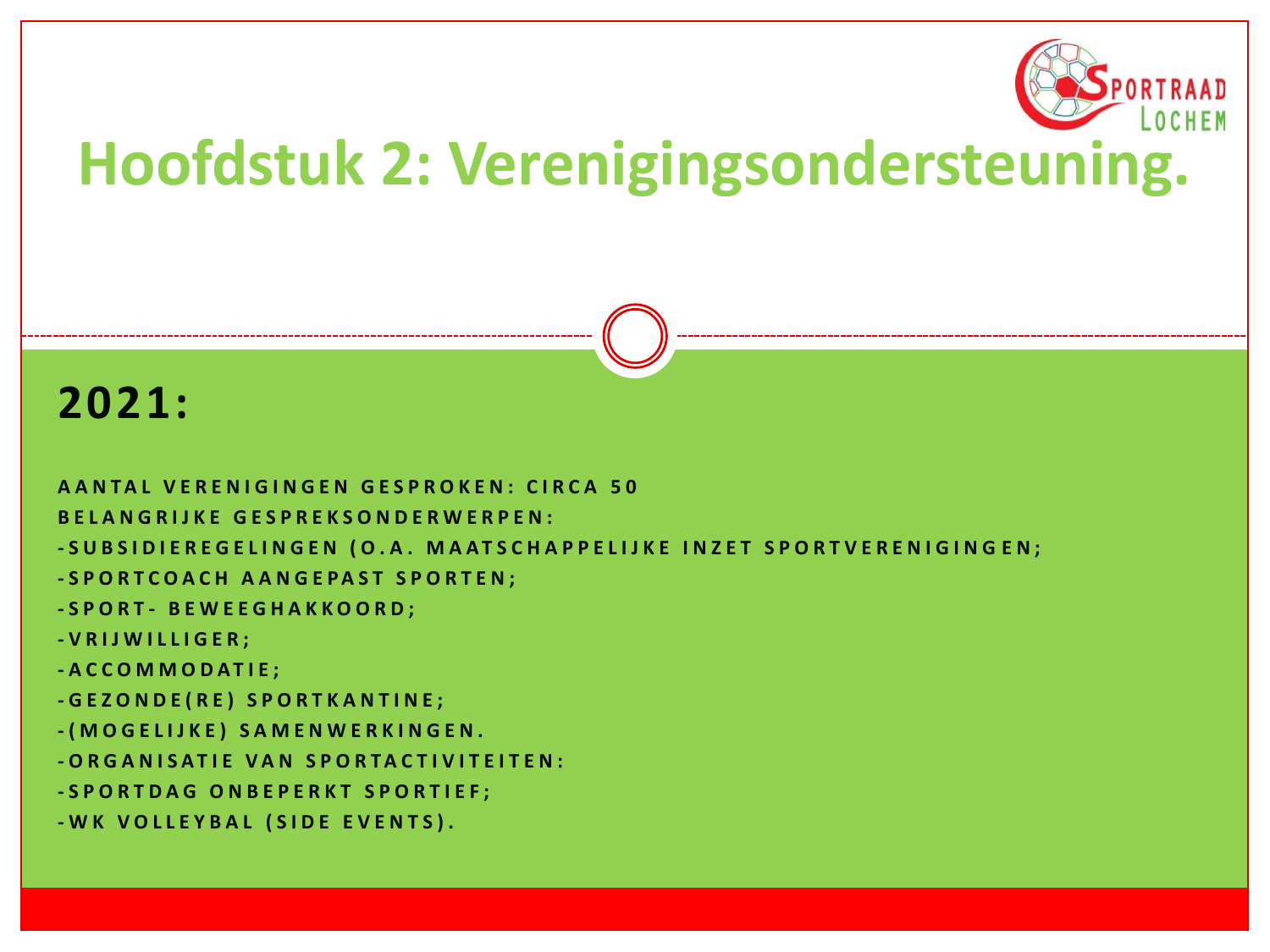

## **Hoofdstuk 2: Verenigingsondersteuning.**

#### **2021:**

#### **T H E M A B I J E E N K O M S T E N :**

- **\* S P O R T Q U I Z L O C H E M – 3 8 T E A M S E N C I R C A 8 0**
- 
- **\* 4 I N Z I C H T E N V O O R S P O R T B E S T U U R D E R S – 8 P E R S O N E N**
- **\* S C H O L I N G V O E T B A L T R A I N E R S ( R E G I O N A A L ) – 2 7 P E R S O N E N**
- **\* I N S P I R A T I E S E S S I E D U U R Z A M E S P O R T A C C O M M O D A T I E S – T E W E I N I G A N I M O**
- **\* O P L E I D I N G V C P – 5 P E R S O N E N**
- **\* I N T E R V I S I E B I J E E N K O M S T V E R T R O U W E N S C O N T A C T P E R S O O N – 1 7 P E R S O N E N**
- **\* B I J E E N K O M S T E N S P O R T A K K O O R D ( M E E R D E R E B I J E E N K O M S T E N )**
- 
- **D E E L N E M E R S**
- **\* A L V – 2 1 P E R S O N E N** 
	-
	-
	-
	-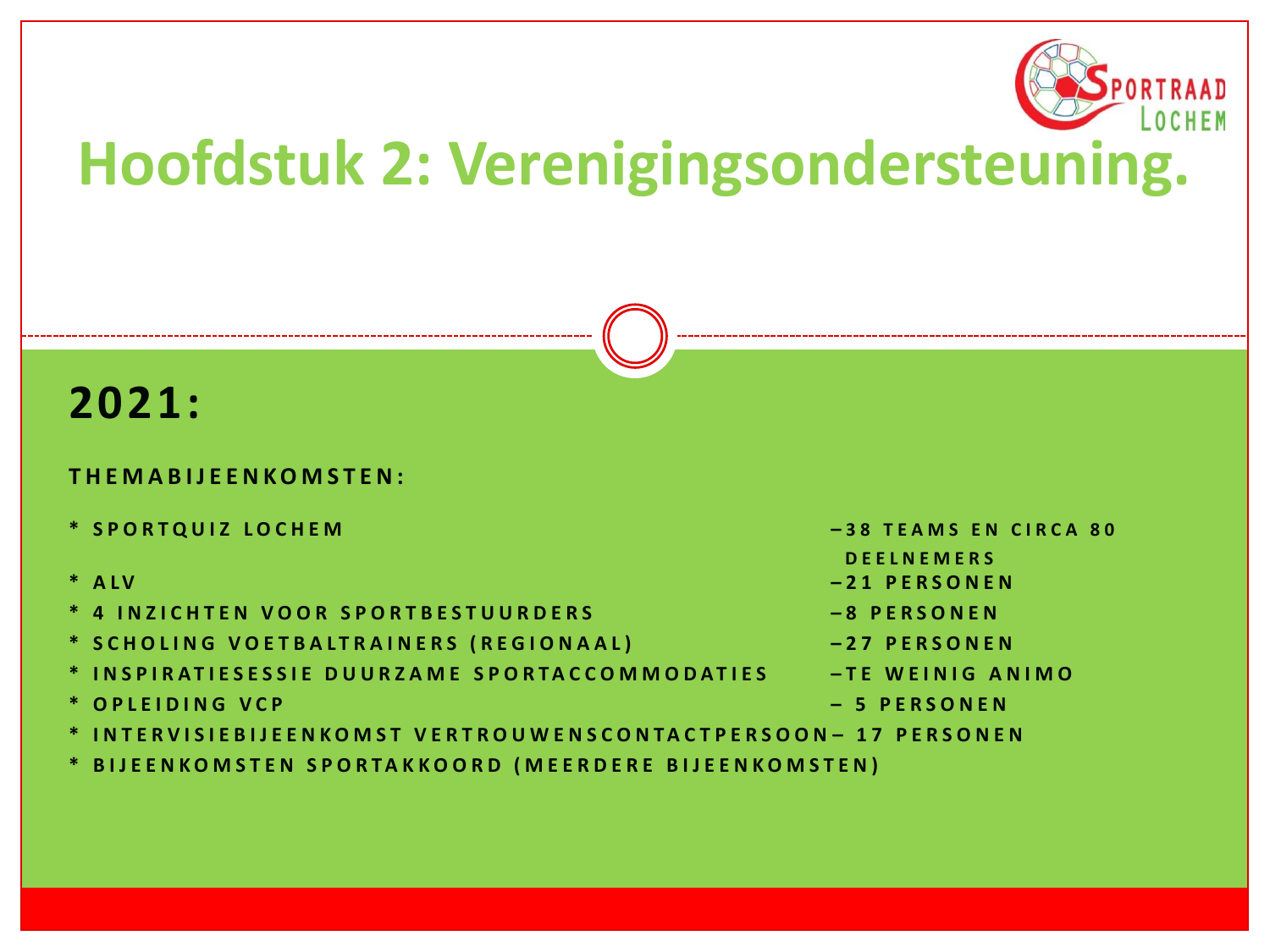

# **Hoofdstuk 2: Verenigingsondersteuning.**

#### **2021:**

#### **SPECIALE PROJECTEN:**

- **- S P O R T Q U I Z L O C H E M – 2 3 J A N U A R I 2 0 2 1**
- **- N A T I O N A L E S P O R T W E E K - S P O R T P O R G A M M A**
- **- P R O M O T I E F I L M P J E S V A N V E R E N I G I N G E N M E T S P E C I A A L S P O R T A A N B O D**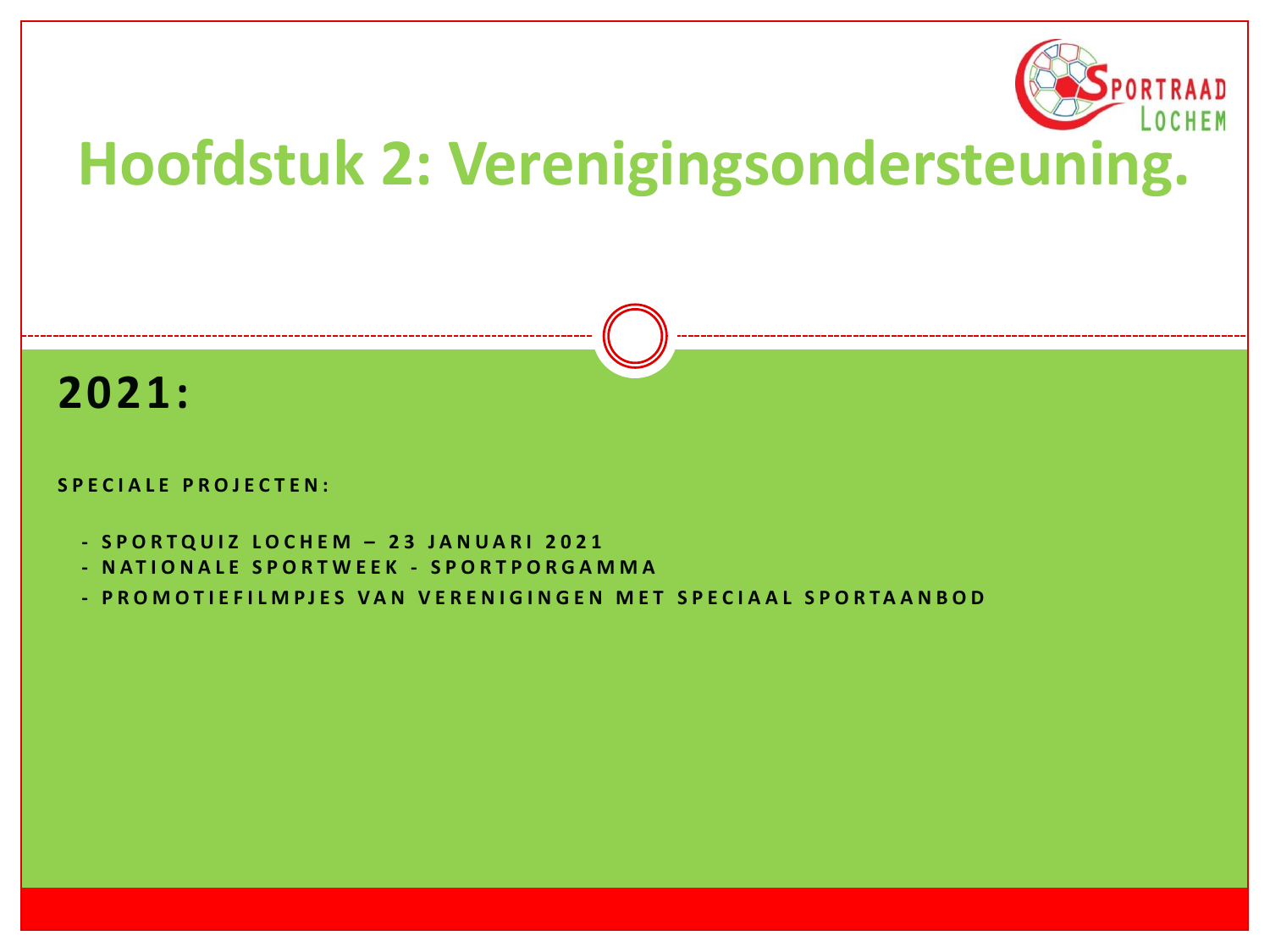

## **Hoofdstuk 3: Netwerken en relaties.**

#### **2021:**

**A ANTAL OVERLEGGEN MET DE GEMEENTE: 4X** 

**ONDERWERPEN DIE AAN DE ORDE GEKOMEN ZIJN:** 

- **- C O R O N A ( B E L E I D )**
- **- S U B S I D I E R E G E L I N G**
- **- S P O R T A K K O O R D**
- **- P R O J E C T P L A N S P O R T R A A D L O C H E M**
- **- I N F O R M A T I E U I T W I S S E L I N G**
- **- A C C O M O D A T I E B E L E I D G E M E E N T E L O C H E M**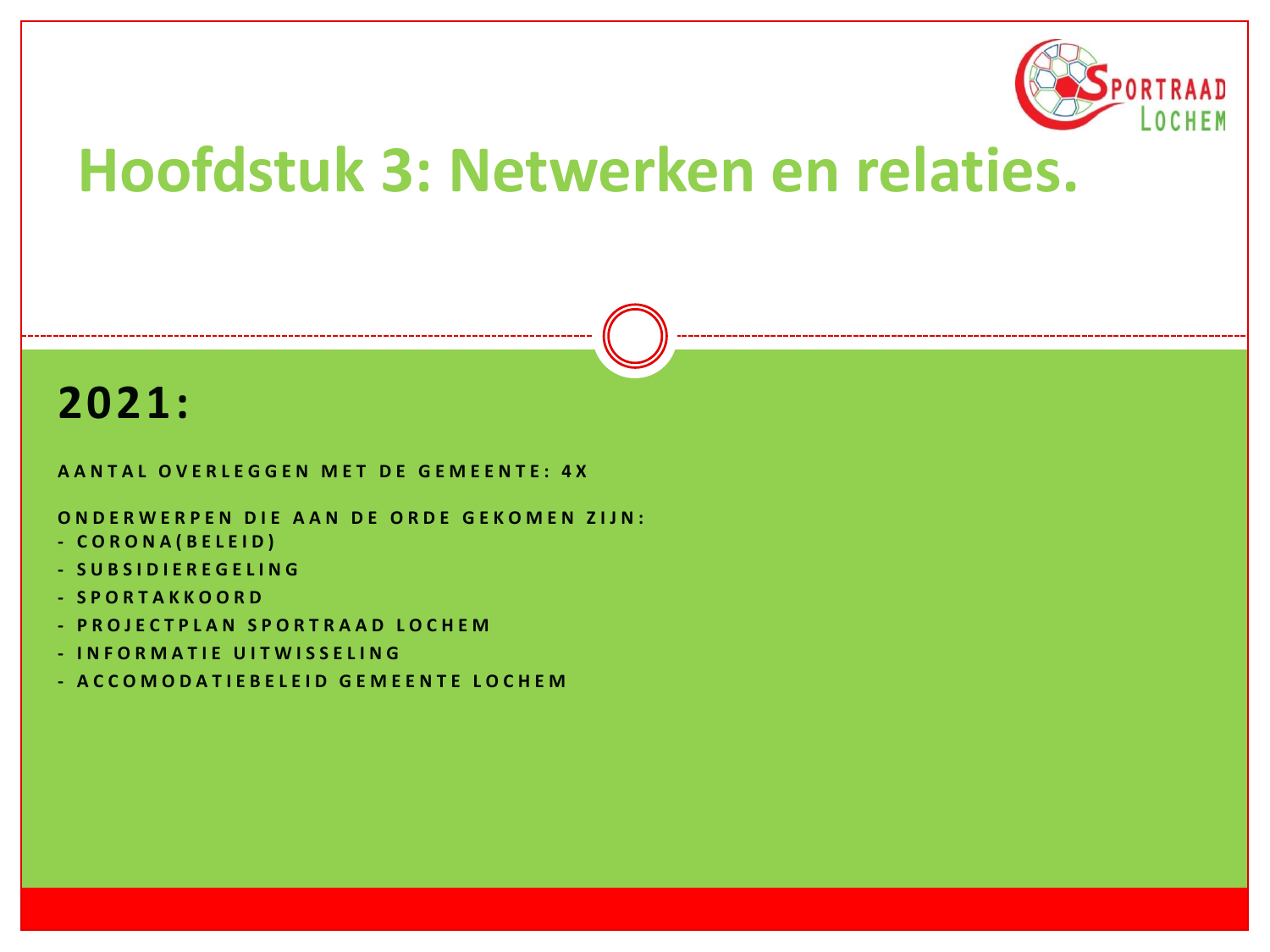

## **Hoofdstuk 3: Netwerken en relaties.**



#### **A A N T A L N I E U W S B R I E V E N : 6 X**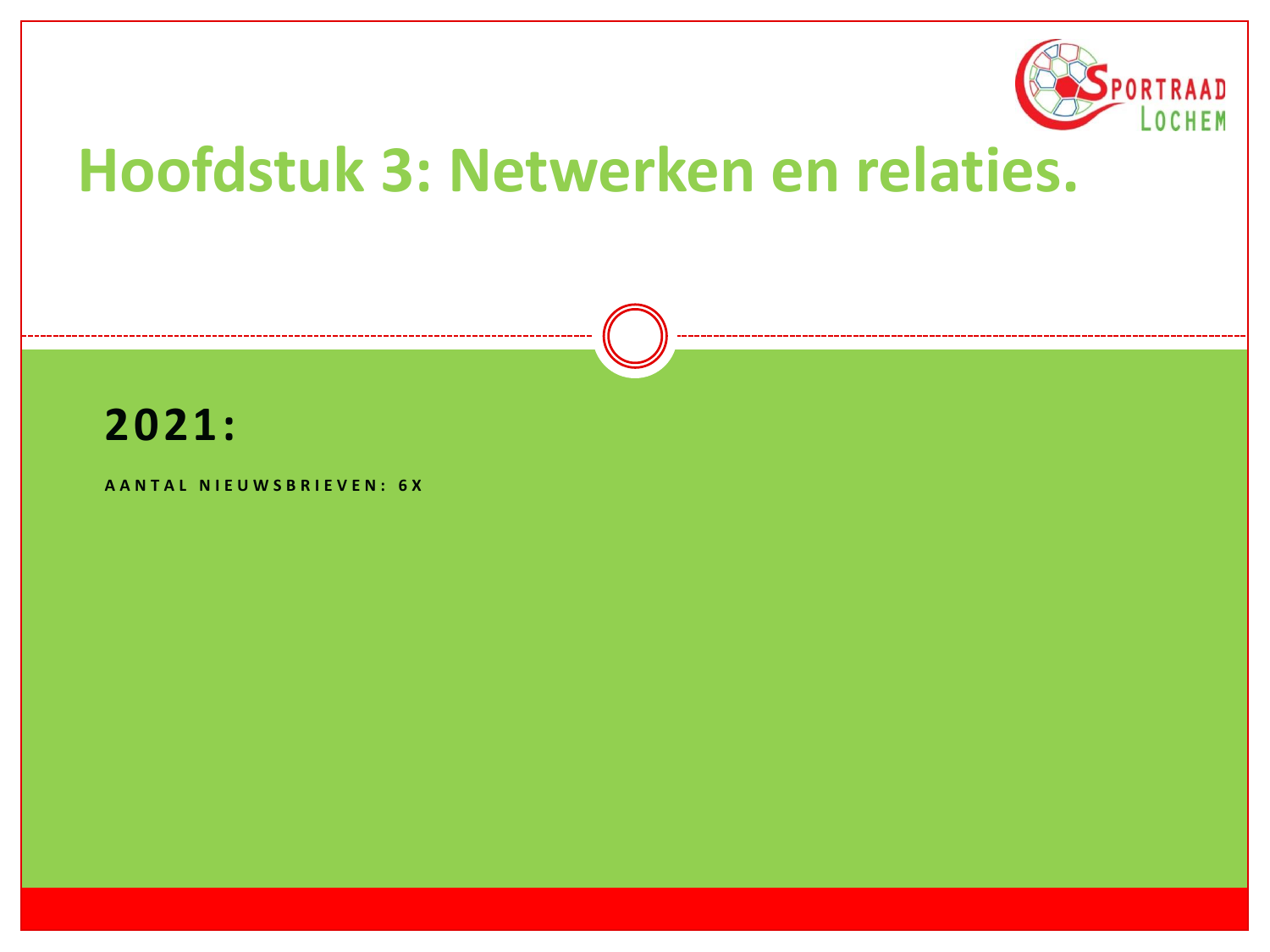

# **Bijlage 1: Handtekeningen 2021 bestuursleden instemming.**

#### LIJST HANDTEKENINGEN INSTEMMING BESTUURSLEDEN MET JAARVERSLAG 2020:

**W R N . V O O R Z I T T E R /**

**P E N N I N G M E E S G T E R - D E H E E R H . L E N S I N K ………………………………………………… V I C E V O O R Z I T T E R - V A C A N T X S E C R E T A R I S - D E H E E R H . P . S I M O N S …………………………………………………**

**P R & C O M M U N I C A T I E - V A C A N T X**

**S P O N S O R I N G / F O N D S E N - V A C A N T X W E R V I N G**

**S P O R T I V I T E I T & R E S P E C T - M E V R O U W B . V A N H U I Z E N ………………………………………… ………**

**S P O R T V E R K I E Z I N G E N - D E H E E R D . B O L I N K …………………………………………………**

| X |  |   |
|---|--|---|
|   |  | . |
| X |  |   |
| X |  |   |
|   |  |   |
|   |  |   |